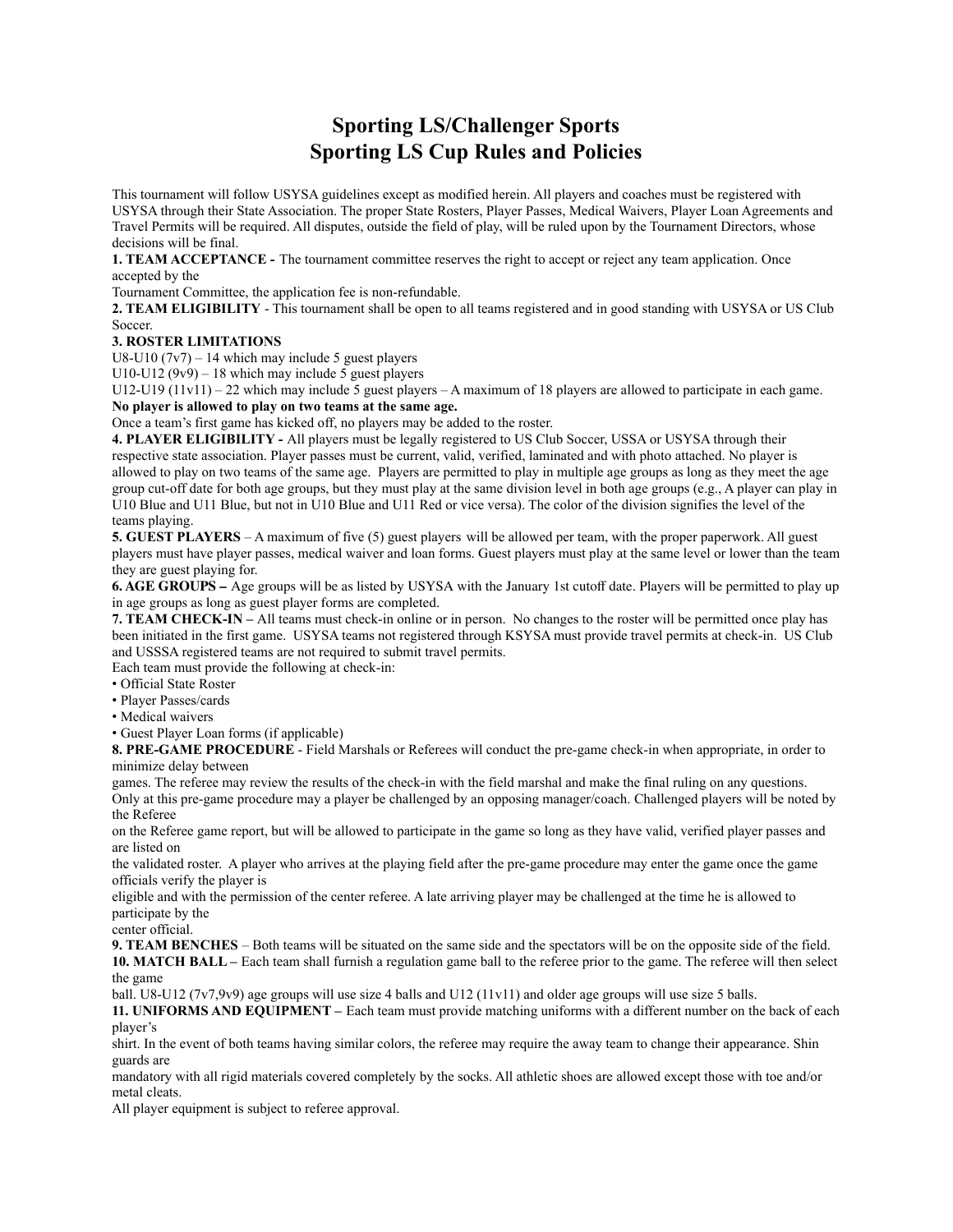**12. HEADING RESTRICTIONS** – At age groups U11 and younger, deliberate heading will result in an indirect free kick for the opposing team from the spot of the offense. If the infraction occurs in the goal box, the free kick will be taken from the nearest edge of the box parallel to the goal line.

**13. SUBSTITUTIONS** - Substitution may be made only with the Referee's permission at the following times:

a. Prior to a throw-in by your team or if both teams are waiting to substitute both teams will be allowed to substitute at the same time.

b. Prior to a goal kick by either team.

c. After a goal by either team.

d. At half time or the beginning of overtime periods.

e. After an injury, by either team, when the referee stops play.

Substitutes may enter field of play only after receiving permission from the referee.

**14. CASTS/ORTHOPEDIC BRACES** – These may be used if, at the discretion of the referee, they are deemed not dangerous to any of the players

on the field.

**15. DURATION OF THE GAME** - the duration of games will be as follows:

Age Group Duration

U9-U10 (7v7)  $2 \times 25 = 50$  mins U10-U12 (9v9)  $2 \times 30 = 60$  mins

U12-U16 (11v11)  $2 \times 30 = 60$  mins

U17-U19 (11v11)  $2 \times 35 = 70$  mins

**16. OVERTIME –**There will be no overtime periods in pool play or the knock-out stages. Penalty kicks will be used to decide the outcome of semifinal and final games only; pool play games will end as the score is recorded at the end of regulation time. If a referee shall err and allow a pool play game to go to overtime the official score shall stand as the score at the end of regulation time.

**17. SHOOTOUT –** In the event of a tie in semifinal or final games, a FIFA style penalty kick shootout will determine the winner. **18. FORFEITS** – The minimum number of players required for each game format is as follows: 11v11 – 7, 9v9 – 5, 7v7 – 4. A 5-minute grace period will be extended beyond the scheduled kick-off time before a forfeit shall be declared, unless other arrangements have been reached with the tournament director. Failure to complete a match, or a team leaving the field during play, will result in forfeiture. No team that has forfeited a match will be declared a group winner for advancement purposes. Forfeits will be recorded with a score of 1-0.

**19. CONTROL OF SIDELINE CONDUCT** - Players, reserve players, managers, coaches, assistant coaches and fans are expected to conduct themselves with the letter and spirit of "THE LAWS OF THE GAME." The site directors have the authority and responsibility to remove any person(s) from the tournament for abuses to good conduct, in addition to any specific disciplinary action brought about by other authority. A maximum of three registered coaches will be allowed in the technical area. Coaches are responsible for their spectators. If the referee feels the spectators are disrupting the game, they will instruct the coaches to control them or usher them to the parking area. A coach may be ejected for his/her own and/or their spectators for additional games. If a team does not have at least one of their registered coaches in the technical area, the game will be terminated and that team will forfeit.

**20. PROTEST** - There will be NO PROTESTS. All disputes will be resolved immediately by the Site Director. These decisions will be final. Please note that under no circumstances may a referee's decision, issuance of a red or yellow card, or coach or team ejection be reviewed or overturned.

**21. DELAY OF START** - Any team delaying the start of a scheduled game by more than 5 minutes without authorization from the tournament director shall forfeit the game to the opponent. Forfeits will be recorded with a score of 1 to 0.

**22. POST-GAME PROCEDURE** - We ask that, as a mutual courtesy, both teams congratulate each other after every game. The tournament committee allows souvenir patches, pins, etc. to be exchanged during the handshake after the game. The following procedures should also be used:

• The Referee or Field Marshals will ensure the return of all player passes to each team

• Referee will complete the Game Report and deliver it with any incident reports to the Site Director Desk.

• Manager/coach of both teams will confirm the score with the referees

• Manager/coach of both teams will ensure that their sideline area is clean and that all trash is in containers.

**23. RED CARDS AND TEAM DISCIPLINE** - A red carded player will automatically miss the next scheduled game, but, depending on the severity of the unacceptable conduct, the disciplinary committee may recommend suspension up to the duration of the tournament. Further disciplinary action by the state association or national association may be recommended.

## **24. POINT SYSTEM**

3 points for a Win

1 point for a Tie

0 points for a Loss